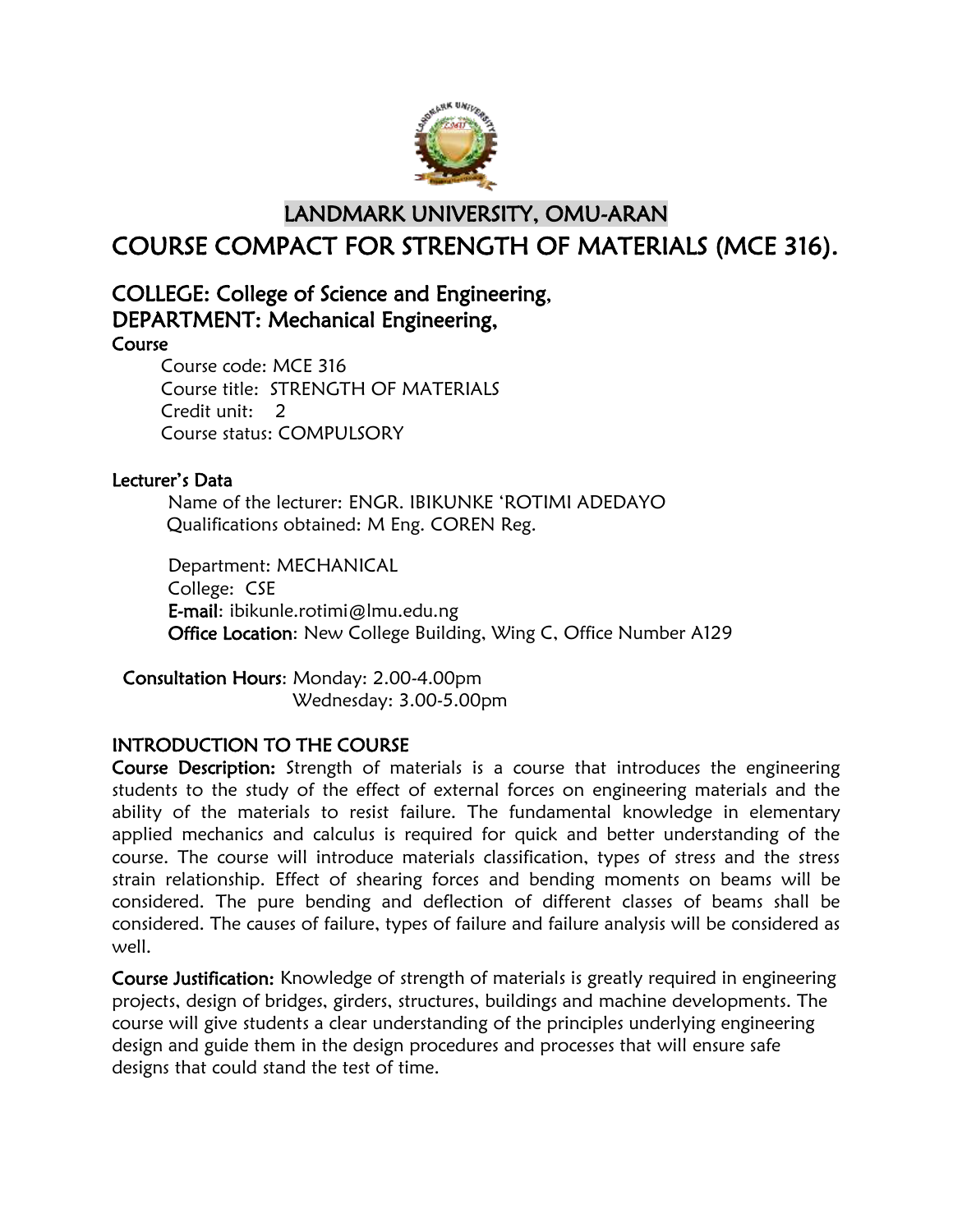# Course Objectives:

- (a) Review of the previous studies in Physics and mathematics which includes: System of Units, resolution of forces, moment, trigonometric relations, algebra, and calculus (differential and integral).
- (b) Understanding the conditions of equilibrium between the external forces and reactions on a member.
- (c) Understanding the relationships between strains (deformation) in a member and stresses (internal forces) producing them.
- (d) Understanding the conditions that can lead to failure in structural members and machine elements.
- (e) Analysis to determine the limiting loads that a member can stand before failure or excessive deformation occurs.

Course Content: The topics to be treated in the course content include: Advance topics in bending moments and shear force in beams. Theory of bending of beams. Deflection of beams. Unsymmetrical bending and shear centre, and applications Strain energy. Biaxial and tri-axial state of stress. Transformation of stress. Mohr circle. Failure theories. Springs. Creep, fatigue, fracture and stress concentration.

### Course Expectations:

| S/N | <b>GRADING</b>                            | SCORE (%) |
|-----|-------------------------------------------|-----------|
| 1.  | <b>Continuous Assessments</b>             |           |
|     | $\bullet$ C.AI                            | 7%        |
|     | • C.All (Mid-Semester Test)               | 15%       |
|     | $\bullet$ C.Alll                          | 8%        |
| 2.  | Assignment                                |           |
| 3.  | Practical (Laboratory work)/ Case Studies | 10%       |
| 4.  | <b>Final Examination</b>                  | 60%       |
| 5.  | Total                                     | 100       |

### Course Delivery Strategies:

- $\triangleright$  Provision of detailed explanation in class on each topic.
- $\triangleright$  Provision of adequate illustration on the board.
- $\triangleright$  Making lecturing periods interactive.
- $\triangleright$  Giving the students class work during the lecture period.
- $\triangleright$  Giving take-home assignments at the end of each lecture.
- $\triangleright$  Solving practical questions,

Course Duration: Two hours per week for 15 weeks (30hours)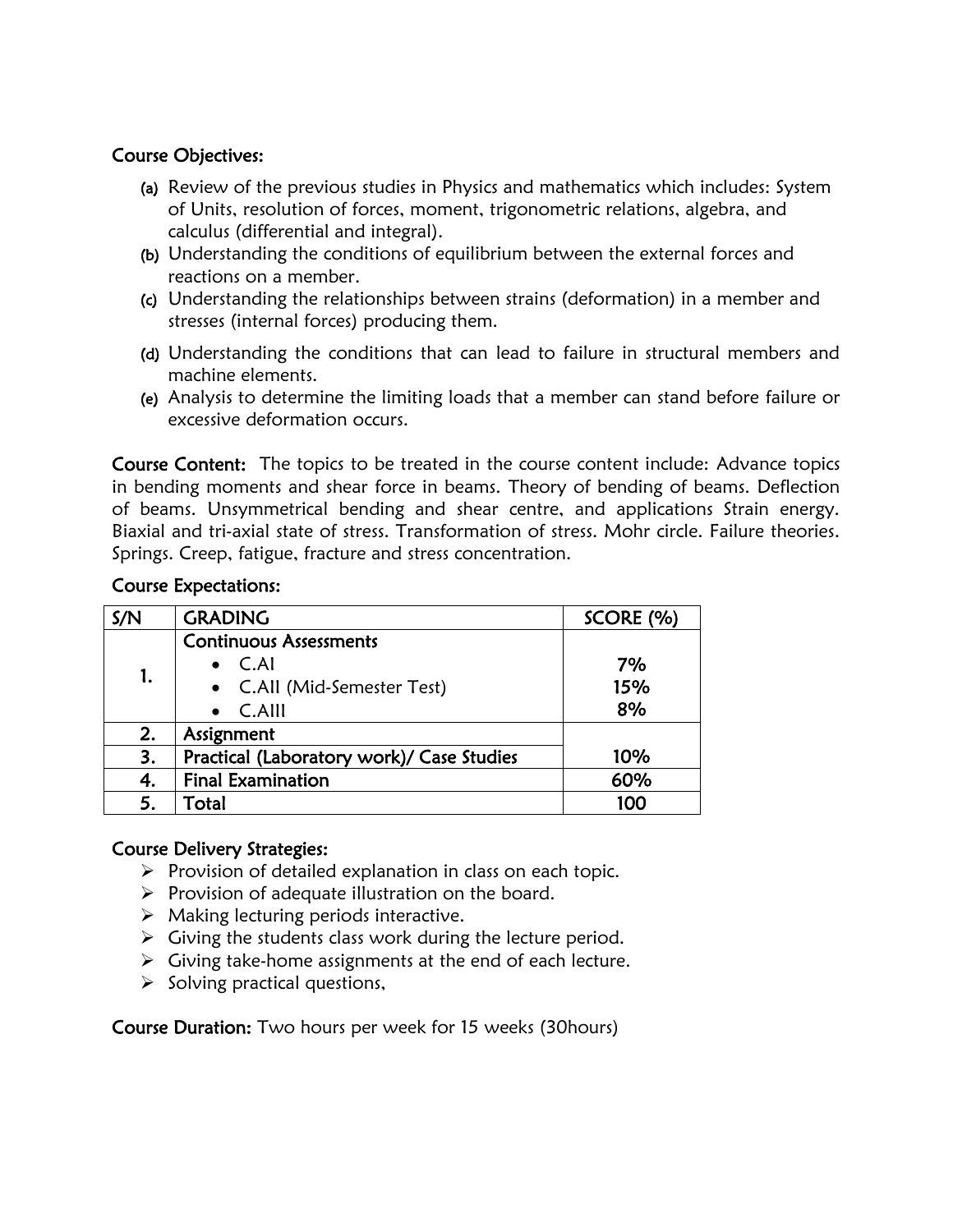## LECTURE CONTENT Module 1

- $\triangleright$  Week 1: (a) Review of fundamental mechanics and calculus, and (b) Introduction to strength of materials
- $\triangleright$  Week 2: (a) Determination of stress on inclined plane, (b) Stress transformation
- $\triangleright$  Week 3: (a) Biaxial, and
	- (b) Tri-axial stresses

Objectives of module 1: The students at the end of the lectures for the week should be able to:

- (a) Apply the basic fundamental principles of mechanics and calculus to approach problems in strength of materials.
- (b) Understand the classification of materials based on ductility or brittleness,
- (c) Explain different types of strains and stresses and their relations,
- (d) Resolve stress and strains on inclined planes and when rotated.
- (e) Understand the concept of biaxial and tri-axial stresses; also the relationship between the shear and normal stresses in these state of stresses.

# $\triangleright$  Description

First hour: Review of topics such as units and conversion of units, Trigonometry, differential and integral calculus.

**Second hour:** Definition of strength of materials in engineering concept, Classification of materials in terms of their elastic strength, explaining the terms Stress and Strain and the various types.

Third hour: Considering stresses in a plane and the corresponding vertical and horizontal components, pure normal stresses on given planes.

Fourth hour: Stress transformation in an element or a body when rotated through an angle. Determination of transformation equations for planes.

Fifth hour: Considering biaxial stress case, General two dimensional stress system, and Tri-axial stress. Determination of Principal stresses from principal strains.

# Module 2

- $\triangleright$  Week 4: (a) Classification of beams, explanation of the impact of shearing force and bending moment on beams,
	- (b) Determining the relationship between load, shear force and bending moment.
- $\triangleright$  Week 5: (a) Calculation of shear force and bending moment, drawing of shear force and bending moment diagrams of a cantilever loaded at a point.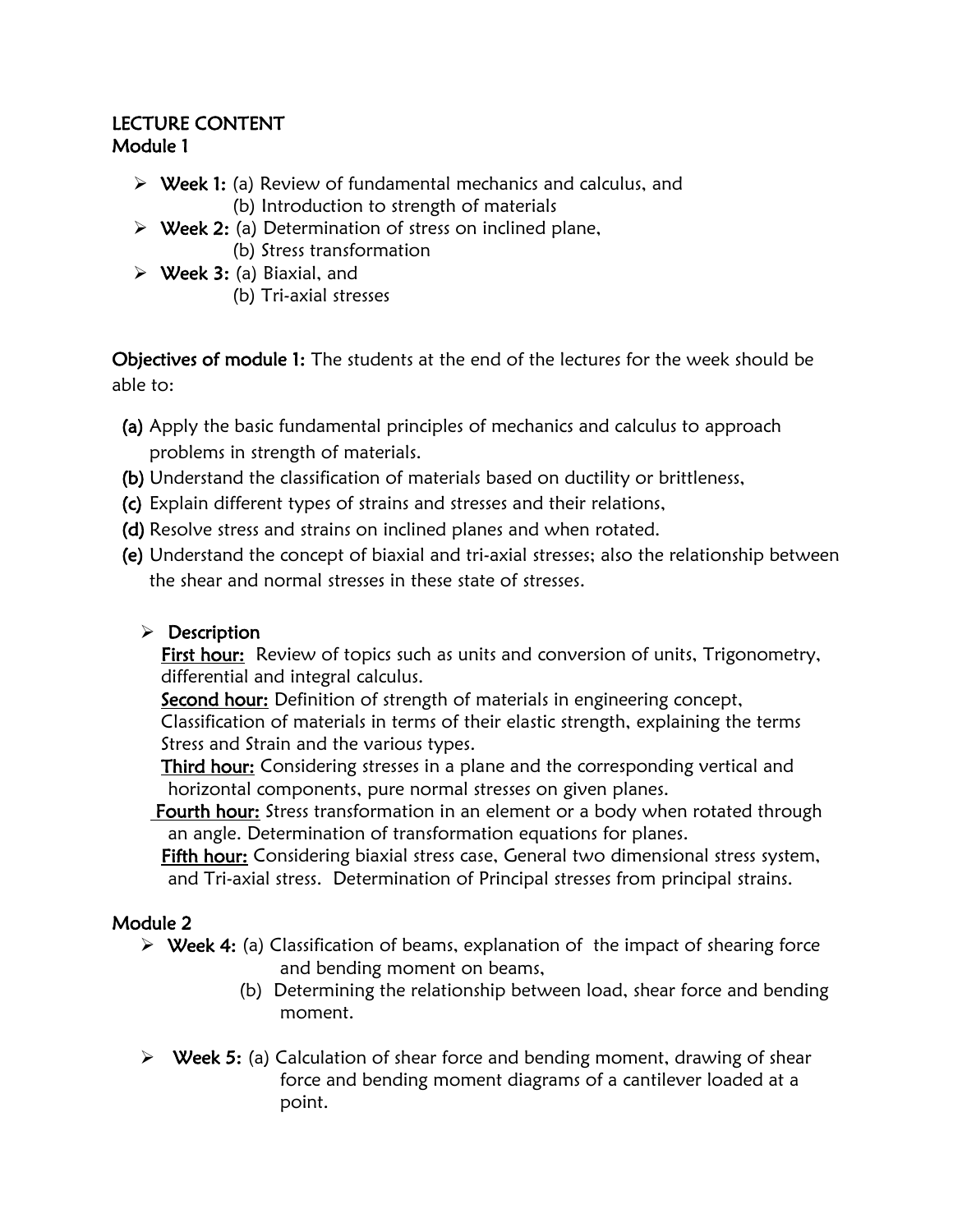- (b) Calculation of shear force and bending moment, drawing of shear force and bending moment diagrams of a cantilever with distributed load.
- $\triangleright$  Week 6: (a) Analysis of a simply supported beams with concentrated loads, (b) Analysis of a simply supported beams with distributed loads.

 Objectives of module 2: The students at the end of the lectures for the week should be able to:

- (a) Describe types of beams in their loading conditions,
- (b) Calculate the shear force required in causing a failure of a loaded beam,
- $(c)$  Determine the location for bending and the maximum bending moment possible in a particular loading condition, and
- (d) Analysis any form of loaded beams and draw the shear and bending diagrams,
	- $\triangleright$  Description
		- First hour: (a) Classification of beams into cantilever, simply supported beam, overhanging beam, popped cantilever,
- (b) Explaining types of loading: Concentrated load on beams, beams with distributed load, varying load, gradually varying load, and continuous load.

**Second hour:** Mathematical derivation of the relationship between load  $(w)$ , shear

 $\overline{\delta F}$ force (F), and bending moment (M). Showing that  $w = \overline{\delta x}$  and showing that  $\delta M = F = 0$ .  $\frac{3}{\delta x}$ 

- **Third hour:** (a) Solving problems that involve a loaded cantilever: determination of the required shear force, bending moment.
- Fourth hour: (b) diagrammatical representation of the shear force and the bending moment involved.
- Fifth hour: (a) Analysing simply supported beams that bear pointed loads for the shear force and bending moment.

Sixth hour: (b) drawing of the shear force and bending moment diagrams.

### Module 3

Week 7: Practical

### Experiments:

- **i.** Determination of shear force and bending moment on a cantilever with concentrated loads,
- ii. Determination of shear force and bending moment on a pivoted beam.
	- Week 8: Tutorials
	- $\triangleright$  Week 9: Pure bending
	- $\triangleright$  Week 10: Torsion of shafts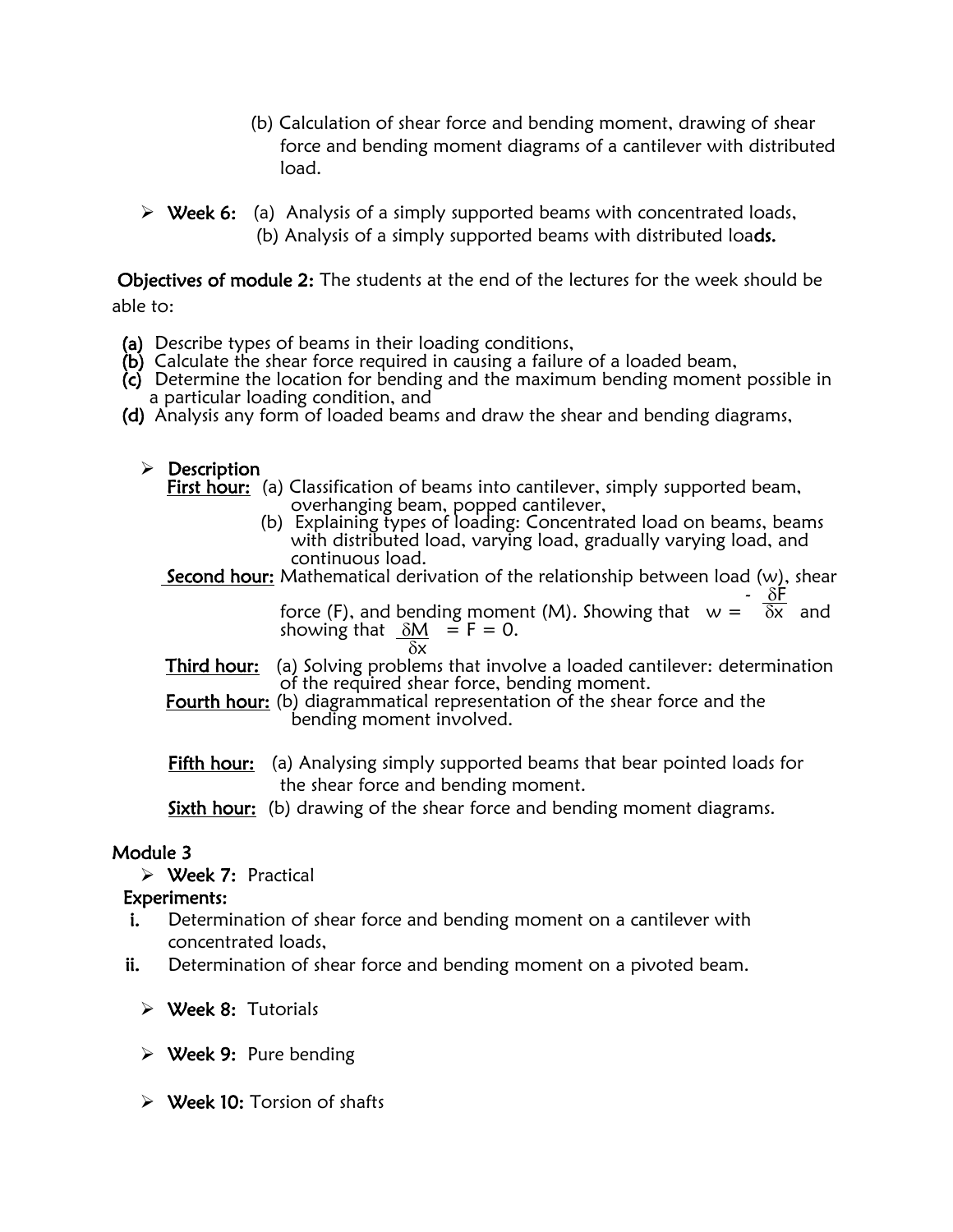Objectives of module 3: The students at the end of the lectures for the week should be able to:

- (a) The students will carry out experiment in the strength of material Laboratory to determine shear force and bending moment of loaded beams.
- (b) Practical oriented questions will be solved as tutorials in the classroom.
- (c) State the assumptions in the theory of bending,
- (d) Establish a relationship between a radius of curvature of a beam, bending moment, bending stress, and the cross-sectional dimensions of a beam.
- (e) Establish the effect of torque on a rotating shaft.

# $\triangleright$  Description

|               | First two hours: Experiments will be performed in the Laboratory under the instruction                                    |  |
|---------------|---------------------------------------------------------------------------------------------------------------------------|--|
|               | of the Technologist to determine the effect of loads on beams to                                                          |  |
|               | determine the shear force resulted and the bending moment.                                                                |  |
| Third hour:   | Problems involving stresses on inclined planes shall be solved.                                                           |  |
| Fourth hour:  | Problems on biaxial and tri-axial stresses will be solved.                                                                |  |
| Fifth hour:   | Statements and assumptions about theory of bending shall be explained.                                                    |  |
| Sixth hour:   | Derivation of bending moment equation, when considering a beam bent<br>through the neutral axis: $M/I = \sigma/y = E/R$ . |  |
| Seventh hour: | (a) Explanation of what Torsion means,                                                                                    |  |
|               | (b) Explanation of assumptions made about torsional stress and strain in<br>circular shafts                               |  |
| Eight hour:   | Derivation of torsion equation in a rotating circular shaft.                                                              |  |

## Module 4

 $\triangleright$  Week 11: Deflection of beams

## Week 12: Practicals

## Experiments:

- i. Determination of slope and deflection of a centrally loaded simply supported beam and of a cantilever with concentrated load at its free end.
- ii. Determination of the relationship between torsional moment and angle of twist of a shaft and the relationship between clamping length and the angle of twist.
	- $\triangleright$  Week 13: Springs
	- $\triangleright$  Week 14: Failure in structure members and machine elements
	- Week 15: Revision/Tutorials